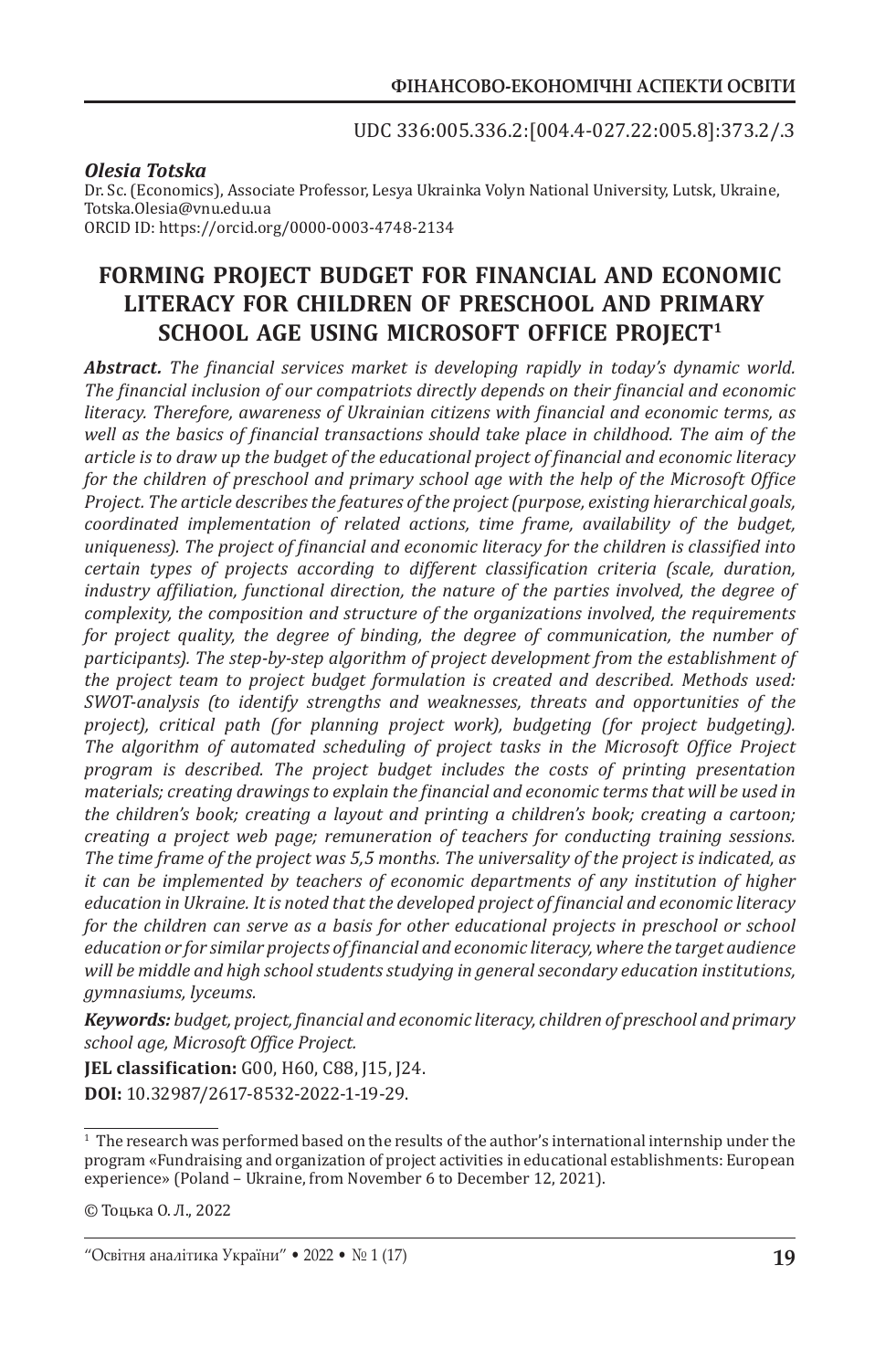The financial literacy of Ukrainians is low. And this, of course, affects the level of their personal well-being. As the financial services market is developing rapidly in today's dynamic world, there is an urgent need for the financial inclusion of our compatriots, which directly depends on their financial and economic literacy. In our opinion, the awareness of the citizens of Ukraine with the financial and economic terms, as well as the basics of financial transactions should take place in childhood. After all, thanks to the acquired knowledge and skills, they will be able in the future to draw up their own budget, control expenditures, make sound financial decisions, be able to save and treat loans wisely. The implementation of the project of financial and economic literacy for children by the scientific and pedagogical staff (hereinafter – SPS) of the economic and finance departments<br>of higher education institutions of higher education institutions (hereinafter – HEIs) of Ukraine will help to lay the foundation of such knowledge.<br>It should be noted that the

should be noted Organization for Economic Co-operation and Development recommended in 2005 that financial education starts as early as possible and be provided in schools. After all, its inclusion in the curriculum from an early age allows children to acquire knowledge and skills for the formation of responsible financial behavior at every stage of their education. This is especially important given that parents may be ill-prepared to teach their children how to handle money: the level of financial literacy is generally low worldwide [1].

A number of publications by domestic and foreign authors are devoted to the formation of financial literacy of various groups of young people. In particular,

they researched the following issues: V. Andriichuk – best practices in the teaching of financial literacy in primary schools [2], N. Baradiya – competence approach in the process of studying financial literacy in the gymnasium and lyceum [3], M.Vozniuk, S.Boiko– financial literacy lessons in children's health institutions [4], O. Pyskun, N. Sokol – development of entrepreneurship and financial literacy of senior pupils in the process of technological education [5]. Regarding project activities in this area, it is worth noting the work of such scientists as V. Andriievska, L. Bilousova, A. Sapenko, who described the STEAM project for the development of pupils' financial literacy [6]. Scientific research by foreign authors addressed the following issues: V. Frisancho – the impact of financial education for youth [7], N. Garg, S. Singh – analysis of the level of financial literacy of young people in the world [8].

However, these authors did not focus on the cost aspects of teaching financial and economic literacy of the youngest members of society.

We believe that teachers of the economic disciplines of the HEIs should be actively involved in teaching children financial and economic literacy. They can plan this type of work in the form of a short-term project with an appropriate budget. It should be noted that project activities within the HEI can be quite diverse. Accordingly, project budgets will be different. Thus, a monograph «Managing the development of higher education of Ukraine in European educational area» [9] describes a number of projects in the HEIs:

– conducting an admission campaign at the university (educational and marketing project);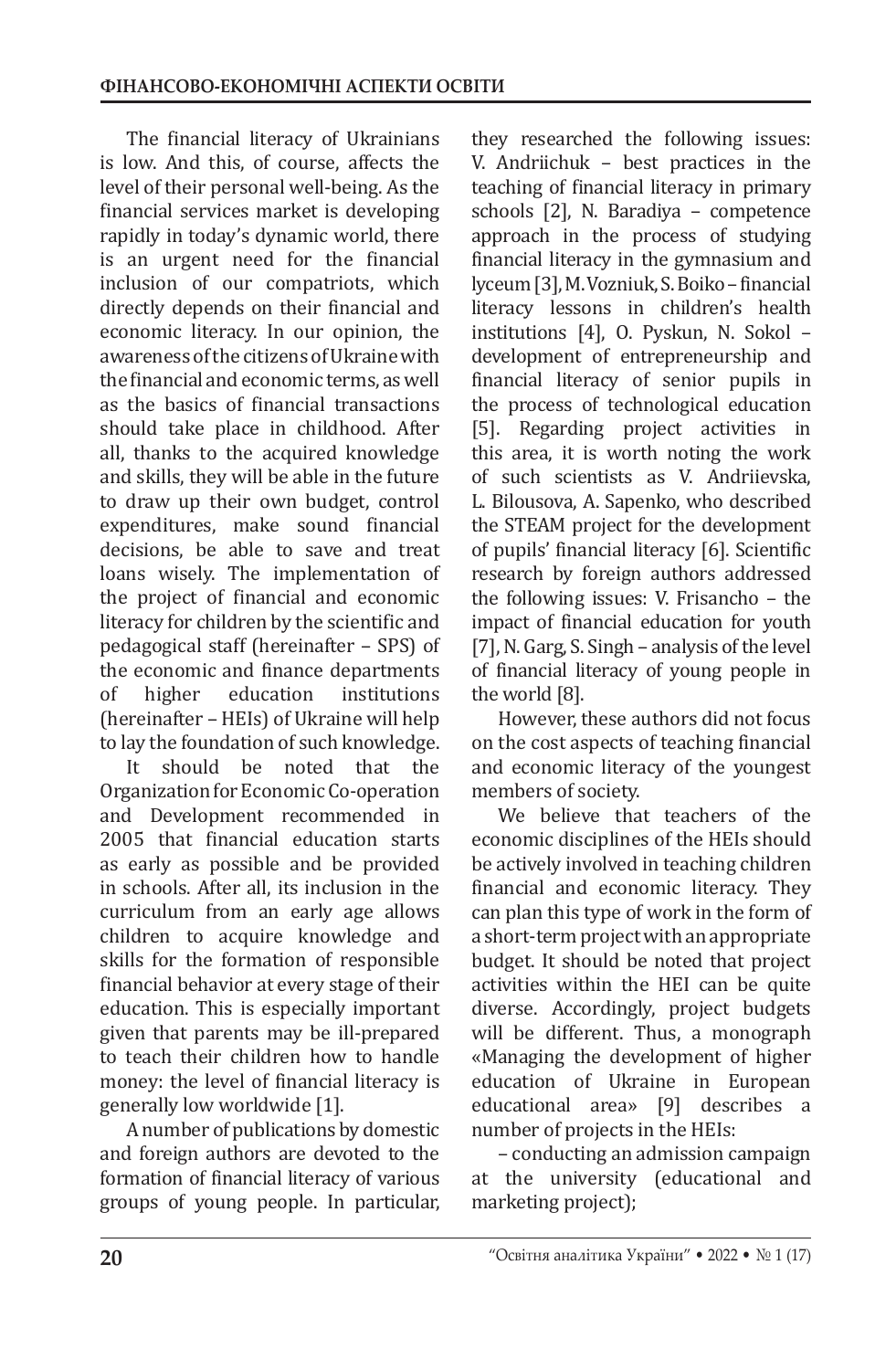– conducting the All-Ukrainian competition of student scientific works (educational project);

– preparation of the Doctor of Philosophy (PhD) in the postgraduate course of the HEI (scientific and educational project);

– preparation of the doctor of sciences in the doctoral program of the HEI (scientific project).

In particular, the project budget for the university's admission campaign amounted to UAH 39,000. The time limits of the project were from July 1, 2019 to September 30, 2019. The project planned labor resources (applicants, admissions committee), as well as material (100 packs of office paper) and financial (costs for stationery, printing forms and rules of admission) [9, p. 454–458, 461–463].

In turn, the budget of the project<br>conducting the All-Ukrainian of conducting the All-Ukrainian<br>competition of student scientific competition works within one HEI was much more modest – UAH 1,000. The time frame of this project was the 2018/2019 academic year. Labor (chairman, deputy chairman, secretary and members of the organizing committee; public relations<br>department; general department; department; members of the branch competition, mandate and appeal commissions), material (diplomas) and financial (costs for stationery) resources were planned for it [9, p. 479–488].

The budget of the project of preparation of the Doctor of Philosophy in the HEI amounted to UAH 13,250. The time limits of the project were from October 1, 2018 to September 30, 2022. The labor resources of the project were a graduate student, supervisor, academic council of the university; financial – the cost of publishing abstracts, articles, announcements for the defense of the dissertation, printing services, sending abstracts and transportation costs [9, p. 494–505].

A budget in the amount of UAH 12,250 was provided for the project of preparation a doctor of sciences in the HEI. The time limits of the project were from October 1, 2018 to September 30, 2020. Its labor resources include doctoral student, scientific consultant, and the academic council of the university. The financial resources of the project included covering the costs of publishing abstracts, articles, announcements for the defense of the dissertation, printing services, sending abstracts, and transportation costs [9, p. 506–513].

In general, any project allows:

– detail the works (tasks) required for its implementation;

– allocate labor, material, or financial resources for each task;

– effectively manage the content, time, and resources of the project;

– identify critical works of the project, the delay of which may affect the timing of project completion.

The purpose of the study is to form a budget for an educational project of financial and economic literacy for children with the help of the Microsoft Office Project. The following tasks were set and performed to implement it:

1) define the characteristics of the project and form an algorithm for its development;

2) draw up a list of the activities (tasks) that are part of the project, and build on their basis a Gantt chart;

3) allocate resources to tasks and form a project budget.

*Theoretical principles of research*. The development of the project of financial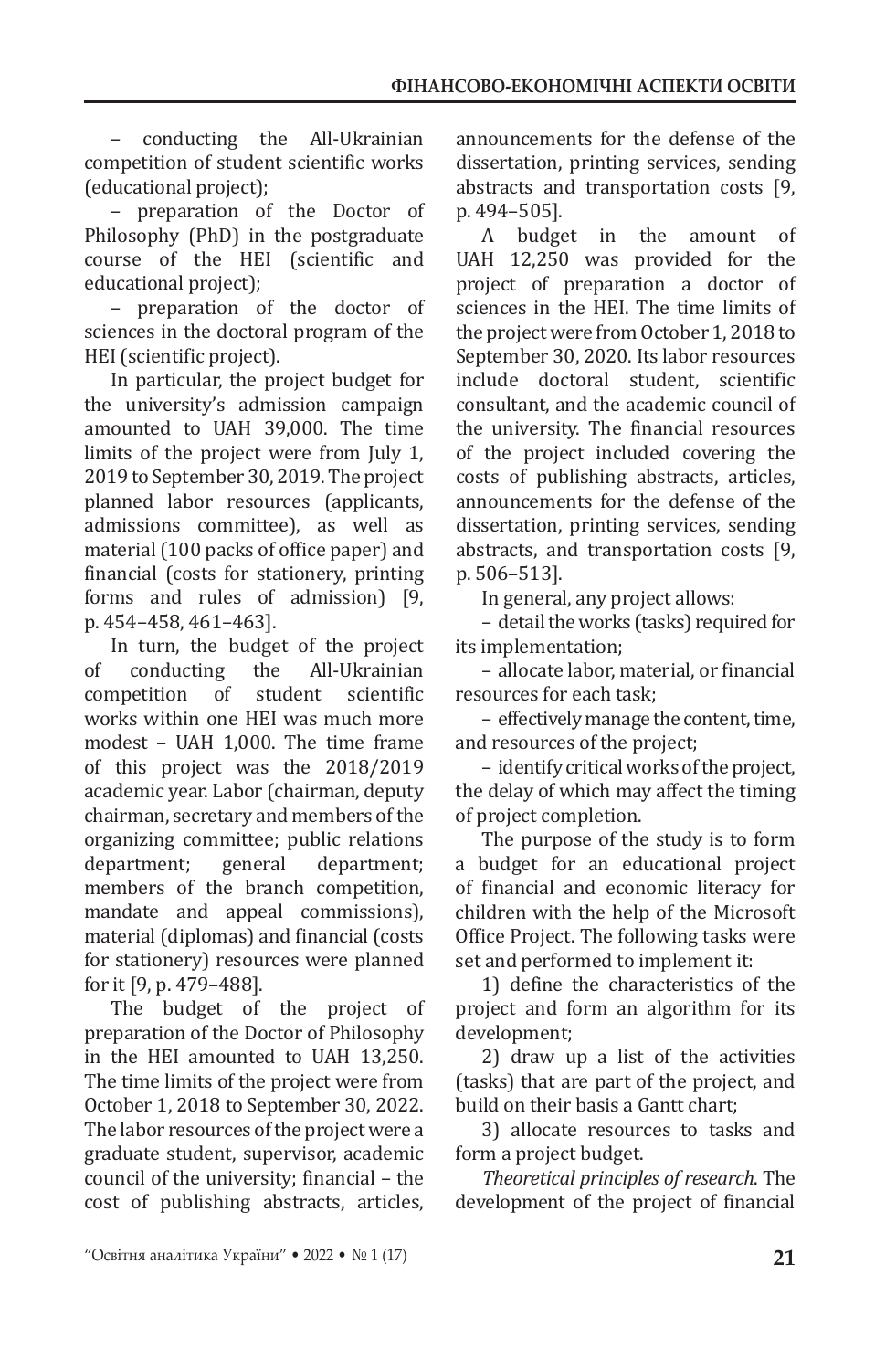and economic literacy for children was based on the theory of project management. The research methodology consists of SWOT-analysis (to determine the strengths and weaknesses of the project, its threats, and opportunities), critical path method as one of the most well-known network planning methods (for project planning), budgeting (to create a project budget).

*Results of the research.* First, let's define the characteristics of the project of financial and economic literacy for children. They are:

1. Purpose – to provide a foundation of financial and economic literacy for preschool and primary school children.

2. Existing hierarchical goals – conducting the preparatory, main, and final stages.

3. Coordinated implementation of related actions – training of the youngest members of society will be conducted in accordance with the developed by scientific and pedagogical staff (hereinafter – SPS), which are part of the project team, curriculum and schedule.

4. Time frame – 5,5 months.

5. Availability of the budget– covering the costs of printing presentation materials for potential investors of the project; creating drawings to explain the financial and economic terms (hereinafter – FET) that will be used in the children's book; layout and printing of children's book; creating a cartoon to explain FET; development of the project web page; remuneration of SPS involved in the project.

6. Uniqueness – children's education take place in kindergartens and schools of one city by teachers working in the economic and finance departments of the HEI, using a specially created book and cartoon.

Characteristics of the project are shown in Fig. 1 according to different classification criteria.

| By scale / size                                                             | small                    |
|-----------------------------------------------------------------------------|--------------------------|
| By duration / terms of implementation                                       | short-term               |
| By industry affiliation                                                     | educational              |
| By functional direction                                                     | research and development |
| By the nature of the parties involved                                       | local                    |
| According to the degree of complexity                                       | simple                   |
| According to the composition and structure<br>of the organizations involved | multifunctional          |
| According to the requirements for project quality                           | standard                 |
| By degree of binding                                                        | optional                 |
| By degree of communication                                                  | independent              |
| By number of participants                                                   | group                    |

Figure 1. **Characteristics of the project according to different classification criteria** *Created* by the author.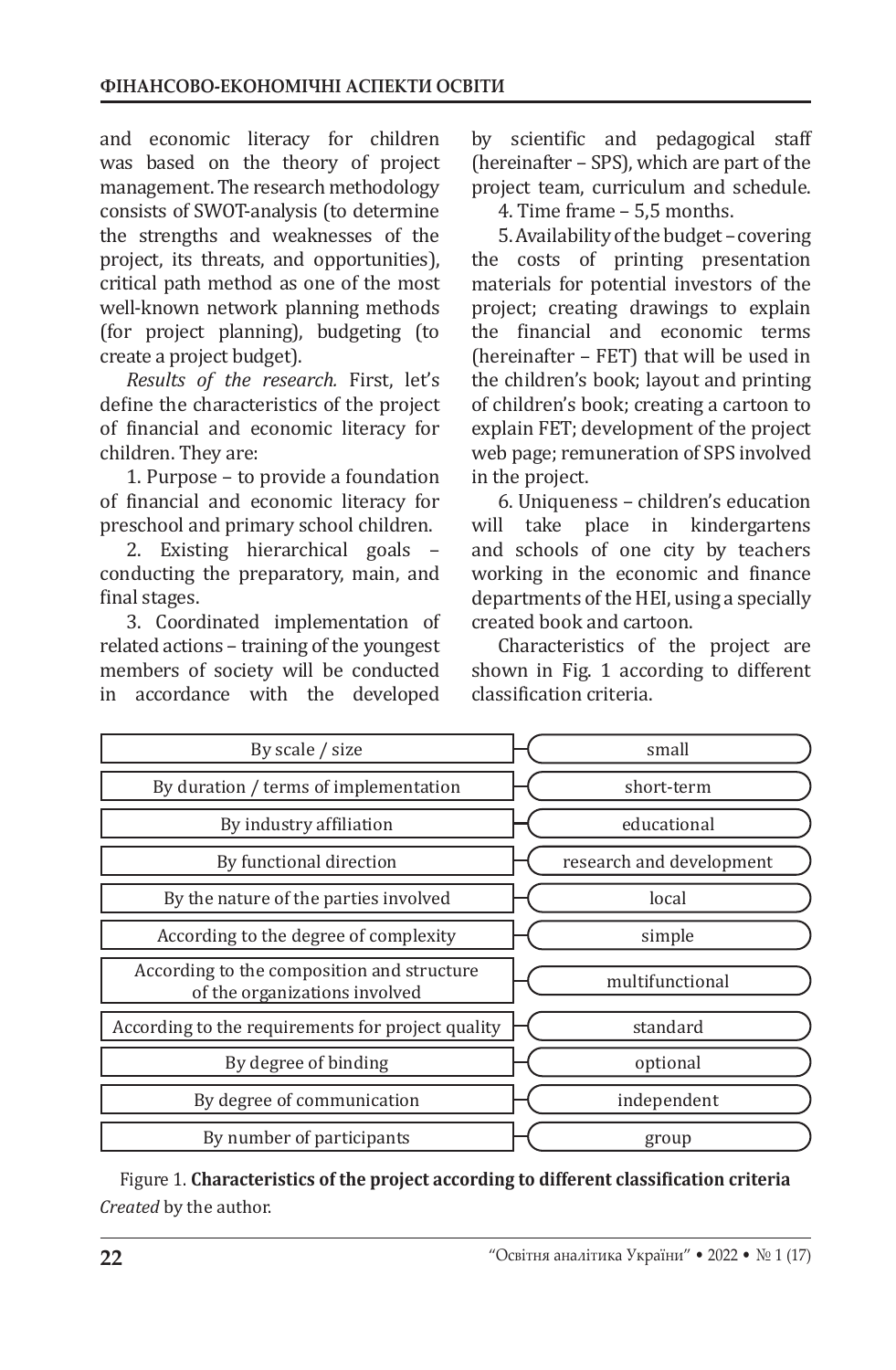Then we will design an algorithm for project development. It consists in performing a series of sequential actions listed in Fig. 2.

In total, it is expected that the project will be able to implement eight SPS – employees of the finance department of the HEI. Time limits of the project: from January 17, 2022 to June 30, 2022. Non-working days in the project are Saturdays, Sundays, as well as holidays that fall on this period.

purpose of the project: formation of the principles of financial and economic literacy for children of preschool and primary school age in the city chosen for the implementation of the project. Project objectives:

1. Development of curriculum and presentation materials; printing of presentation materials (50 booklets).

2. Search for sources of funding.

3. Create 20 drawings to explain the FET that will be used in the children's book.

4. Creating a layout and printing a children's book (circulation – 1,000 copies).

5. Creating a cartoon (duration – 10 minutes).

6. Creating a project web page.

7. Identification of kindergartens/ schools for project implementation, scheduling, and conducting training sessions.

8. Summarizing and exchange of with non-governmental organizations (hereinafter – NGOs) in the field of education

9. Information support of the project.

The target audiences of the project are pupils in the senior groups of kindergartens and pupils in the lower grades of general secondary schools.<br>Its implementation requires the implementation involvement of the following partners: publishing house, design studio, TV and radio company (hereinafter – TRC). The stakeholders of the project are the investor (sponsor, grantor), the



Figure. 2. **Algorithm of project development**

*Created* by the author.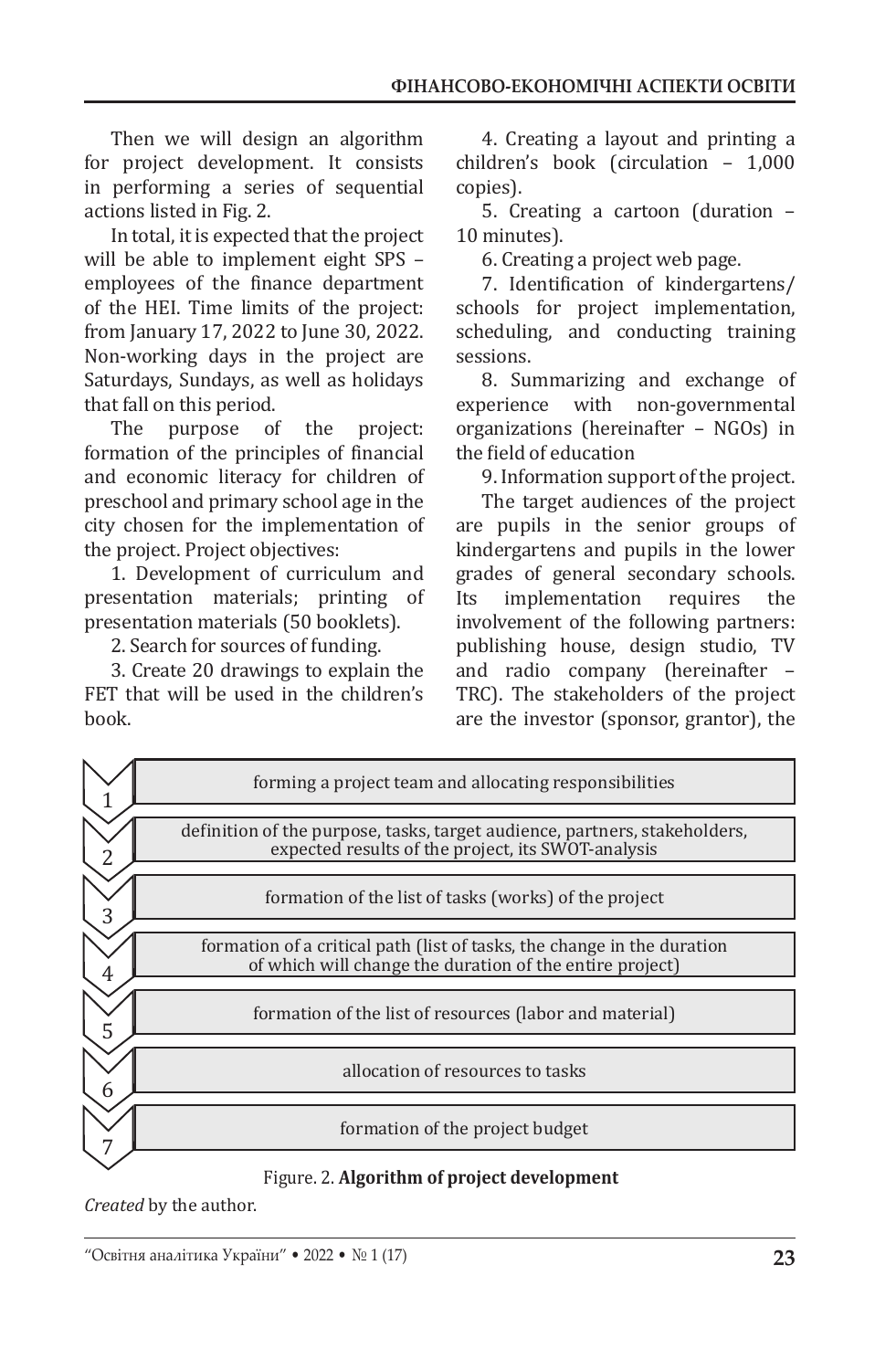management of the HEI, the Department of education and science of the regional state administration (hereinafter – RSA), the Department of education of the city council, kindergartens, general secondary schools, as well as publishing house, design studio, and TRC. The expected result of the project: the youngest residents of the city who have basic knowledge about wages, family budget, income, expenses, savings, credit, interest, deposit, price of goods/ services, taxes, etc.

The list of strengths and weaknesses of the project, its threats and opportunities is presented in Fig. 3, tasks – in Table 1.

The following information is given for each task in Table 1: line number in the project, number in the structural decomposition of works (hereinafter –

SDW), name, implementation costs, duration, start and end dates, line numbers of predecessor tasks, names of assigned resources with units. Critical project activities whose delays result in the postponement of the completion date include the tasks under numbers 4–7, 10, 15–18, 22–24.

Automated scheduling of project tasks in the program Microsoft Office Project should be carried out according to the following algorithm:

– download the program;

- start a new project;
- change of working hours;

– formation of the list of project tasks;

– creating a hierarchy of tasks;

– entering the duration of lower-level tasks;

– creation of milestones (events, checkpoints);

| <b>Strengths</b>                                                                                                                                                                                                                                                                                                                                                                                                                                                                                                                                                                                                                                                       | Weaknesses                                                                                                                                                                                                                                                                                                                                                                                                                                                                                                                                                                                                      |
|------------------------------------------------------------------------------------------------------------------------------------------------------------------------------------------------------------------------------------------------------------------------------------------------------------------------------------------------------------------------------------------------------------------------------------------------------------------------------------------------------------------------------------------------------------------------------------------------------------------------------------------------------------------------|-----------------------------------------------------------------------------------------------------------------------------------------------------------------------------------------------------------------------------------------------------------------------------------------------------------------------------------------------------------------------------------------------------------------------------------------------------------------------------------------------------------------------------------------------------------------------------------------------------------------|
| department of finance).<br>2. Territorial proximity of the project team to the<br>target audience (one city).<br>3. Established contacts with the local publishing<br>house.<br>4. Established contacts with the local TRC to<br>cover and advertise the project in the media.                                                                                                                                                                                                                                                                                                                                                                                         | 1. Professional project team (SPS of the 1. Lack of time of project team members due<br>to significant workload (educational, scientific,<br>disciplinary, career guidance) at the main place of<br>work.<br>2. Lack of experience in conducting group<br>training sessions with pupils in kindergartens.<br>3. Lack of experience in conducting group classes<br>with junior pupils.                                                                                                                                                                                                                           |
| <b>Opportunities</b>                                                                                                                                                                                                                                                                                                                                                                                                                                                                                                                                                                                                                                                   | <b>Threats</b>                                                                                                                                                                                                                                                                                                                                                                                                                                                                                                                                                                                                  |
| general pedagogy and preschool education of the<br>HEI in advising on conducting training sessions<br>with pupils of kindergartens.<br>2. Involvement of teachers of the department<br>of theory and methods of primary education of<br>the HEI in advising on conducting classes with<br>primary school pupils.<br>3. Involvement of teachers of the department of<br>design of the HEI in the creation of drawings and<br>layout of children's books, cartoon production.<br>4. Financing of the project at the expense of<br>kindergartens/schools.<br>5. Financing of the project at the expense of<br>parents of children of preschool and primary<br>school age. | 1. Involvement of teachers of the department of $\vert$ 1. Low interest in the project from the city<br>authorities - the Department of education<br>and science of the RSA or the Department of<br>education of the city council.<br>2. Delay in payments made through the Office of<br>the State treasury in the region.<br>3. Non-compliance with deadlines for orders by<br>a publishing house or design studio.<br>4. Unsatisfactory execution of orders by a<br>publishing house or design studio.<br>5. Morbidity among project team members in<br>connection with the COVID-19 coronavirus<br>pandemic. |

### Figure 3. **SWOT-analysis of the project**

*Created* by the author.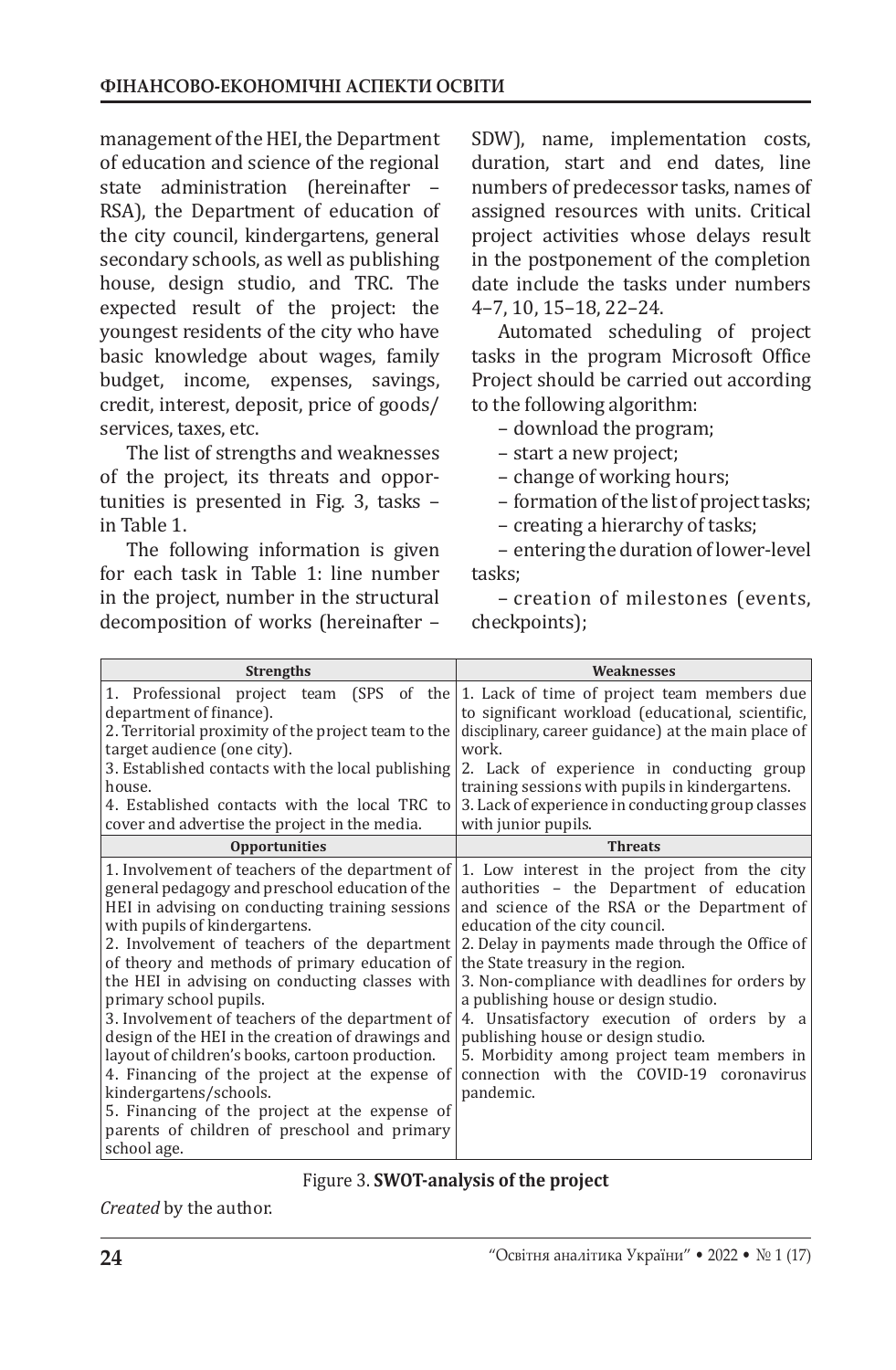Table 1 *Table 1*

| í      |
|--------|
| ř<br>ı |
|        |
| ۴      |
| ٠      |
|        |
|        |
|        |
|        |

| Nº<br>line     | SDW  | e task<br>The name of th                                | Costs,<br><b>UAH</b>                     | Dura-<br>days<br>tion, | Begin-<br>ning  | End             | deces-<br><b>SOTS</b><br>Pre- | Resource names                                  |
|----------------|------|---------------------------------------------------------|------------------------------------------|------------------------|-----------------|-----------------|-------------------------------|-------------------------------------------------|
| $\circ$        | 0    | for children<br>Financial and economic literacy         | 182300                                   | 113                    | Mon. 17.01.22   | Thurs. 30.06.22 |                               |                                                 |
|                |      | The beginning of the project                            |                                          |                        | Mon. 17.01.22   | Mon. 17.01.22   |                               |                                                 |
|                |      | Preparatory stage                                       | 110300                                   | 44                     | Mon. 17.01.22   | Fri. 18.03.22   |                               |                                                 |
|                |      | stage<br>The beginning of the preparatory               | $\circ$                                  |                        | Mon. 17.01.22   | Mon. 17.01.22   |                               |                                                 |
|                |      | Curriculum development                                  | $\circ$ $\circ$                          | $\sim$                 | Mon. 17.01.22   | Tues. 18.01.22  |                               | SPS                                             |
|                |      | Development of presentation materials                   |                                          | $\mathbf{\sim}$        | Wed. 19.01.22   | Thurs. 20.01.22 |                               | SPS                                             |
|                | 2.4  | Printing of presentation materials                      | 800                                      |                        | Fri. 21.01.22   | Fri. 21.01.22   |                               | Booklets [50 booklets]                          |
|                | 2.5  | Search for sources of funding                           | $\begin{array}{c} 0 \\ 2000 \end{array}$ | 끄                      | Mon. 24.01.22   | Fri. 11.02.22   | ७                             | SPS                                             |
|                | 2.6  | Creating drawings to explain FET                        |                                          | $^{12}$                | Mon. 14.02.22   | Tues. 01.03.22  |                               | Pictures [20 pictures]                          |
|                | 2.7  | Creating a layout and printing a children's book        | 20500                                    | $\circ$                | Wed. 02.03.22   | Thurs. 10.03.22 | $\infty$                      | Layout [1 lay.]; Book [1 000 books]             |
|                | 2.8  | Creating a cartoon to explain FET                       | 85000                                    | 24                     | Mon. 14.02.22   | Fri. 18.03.22   |                               | Cartoon [10 min.]                               |
|                | 2.9  | Creating a project web page                             | 2000                                     | $\overline{15}$        | Mon. 14.02.22   | Fri. 04.03.22   |                               | Web page [1 page]                               |
|                | 2.10 | Completion of the preparatory stage                     | $\circ$                                  | $\circ$                | Fri. 18.03.22   | Fri. 18.03.22   | 9;10;11                       |                                                 |
|                |      | Main stage                                              | 72000                                    | 62                     | Mon. 21.03.22   | Mon. 20.06.22   |                               |                                                 |
| 14             | 3.1  | The beginning of the main stage                         | $\circ$ $\circ$                          | $\circ$                | Mon. 21.03.22   | Mon. 21.03.22   | 12                            |                                                 |
| 15             | 3.2  | Identification of kindergartens / schools for project   |                                          |                        | Mon. 21.03.22   | Mon. 21.03.22   | 14                            | Department of education and science of the RSA; |
|                |      | implementation                                          |                                          |                        |                 |                 |                               | Department of education of the city council     |
| $\mathfrak{g}$ | 3.3  | ning sessions<br>Development of a schedule of train     | $\circ$                                  |                        | Tues. 22.03.22  | Tues. 22.03.22  | $\frac{5}{1}$                 | SPS                                             |
|                | 3.4  | Conducting training sessions                            | 72000                                    | 60                     | Wed. 23.03.22   | Mon. 20.06.22   | 16                            | SPS                                             |
| $^{18}$        | 3.5  | Information support of the project                      |                                          | $^{60}$                | Wed. 23.03.22   | Mon. 20.06.22   | $\frac{6}{1}$                 | TRC                                             |
| 19             | 3.6  | Completion of the main stage                            |                                          | $\circ$                | Mon. 20.06.22   | Mon. 20.06.22   | 17;18                         |                                                 |
| $\overline{c}$ |      | <b>Final stage</b>                                      |                                          | $\overline{ }$         | Tues. 21.06.22  | Thurs. 30.06.22 |                               |                                                 |
| 21             | 4.1  | The beginning of the final stage                        | ⊂                                        | $\circ$                | Tues. 21.06.22  | Tues. 21.06.22  | 19                            |                                                 |
| 22             | 4.2  | Summarizing the project                                 |                                          | ↤                      | Tues. 21.06.22  | Fri. 24.06.22   | 21                            | SPS                                             |
| 23             |      | Exchange of experience with NGOs of educational profile | $\circ$                                  | S                      | Mon. 27.06.22   | Thurs. 30.06.22 |                               | SPS; NGOs                                       |
| 24             | 4.4  | Information support of the project                      |                                          | $\overline{ }$         | Tues. 21.06.22  | Thurs. 30.06.22 |                               | TRC                                             |
|                | 4.5  | Completion of the final stage                           |                                          |                        | Thurs. 30.06.22 | Thurs. 30.06.22 | 23;24                         |                                                 |
| 26             | LO   | Completion of the project                               |                                          |                        | Thurs. 30.06.22 | Thurs. 30.06.22 | 25                            |                                                 |

Created by the author. *Created* by the author.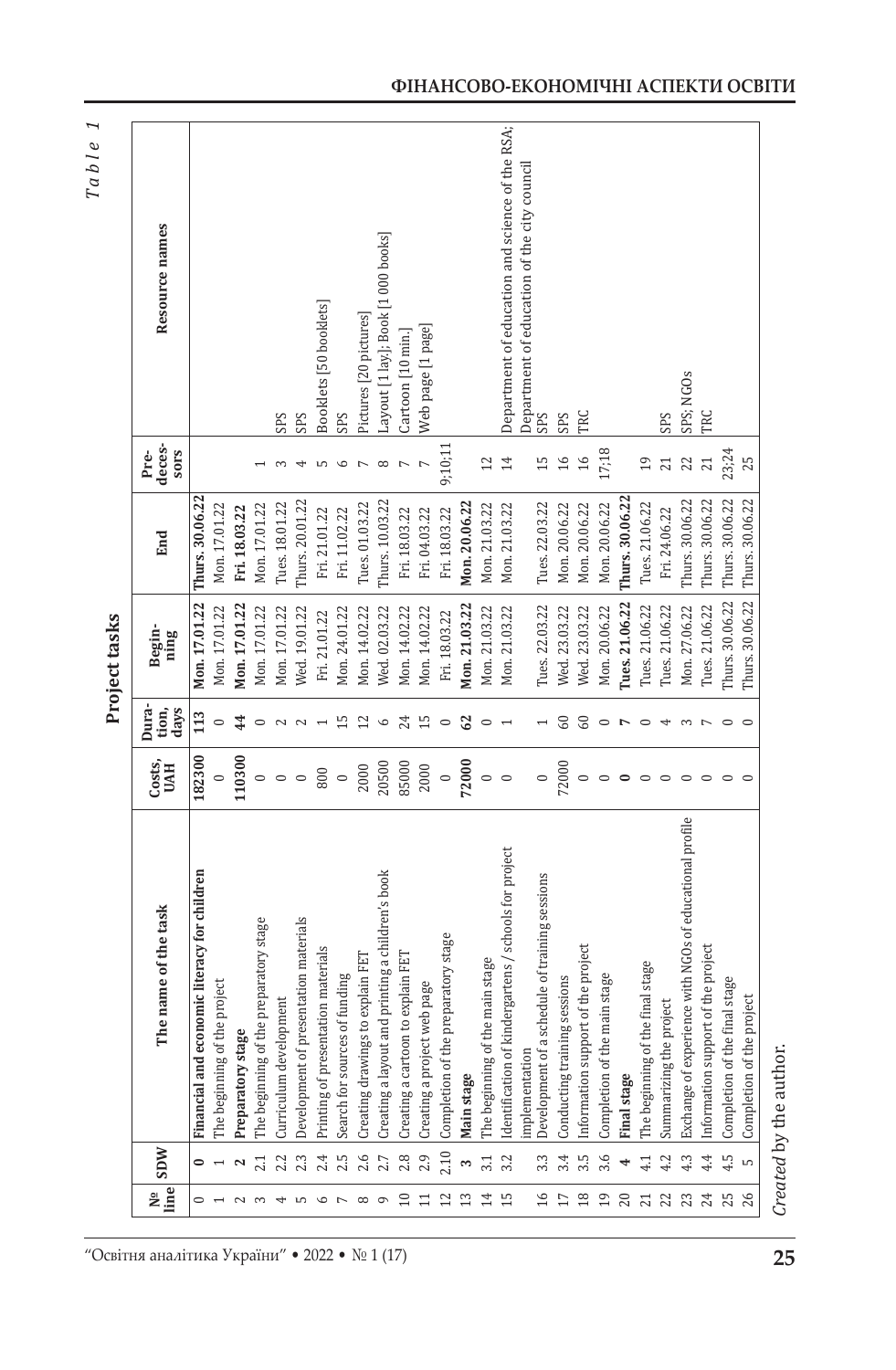- linking lower-level tasks;
- formation of SDW;
- identification of a critical path;
- establishment of the list of resources;
- allocation of resources to tasks;
- formation of the project budget;
- development of the basic plan.

The algorithm is described in more detail in the monograph [9, p. 459–460].

This program was chosen because it is part of the Microsoft Office package and contributes to better visualization of project information. In addition, a large number of educational publications and videos on how to work with the program are available on the Internet.

The Gantt diagram, built in Microsoft Office Project, provides a network chart of the project is shown in Fig. 4.

It should be noted that the main resources of the project are labor (SPS – 8 people, Department of education and science of the RSA, Department of education of the city council, TRC, NGOs of educational profile) and material (booklets worth UAH 16/unit, drawings – UAH 100/unit, children's book layout – UAH 500, a book – UAH 20/unit, a cartoon – UAH 8,500/ min., web page – UAH 2,000). SPS is paid only for training sessions – UAH 6,000/ week for the whole group of workers together.

The total budget of the developed project amounted to UAH 182,300, of which the presentation materials will be printed at the expense of the project team. The project budget includes the costs of printing presentation<br>materials; creating drawings to materials; creating drawings to explain the FET that will be used in the children's book; creating a layout and printing a children's book; creating a cartoon; creating a project web page; remuneration of teachers for conducting training sessions.

Summing up the results of the study, it should be noted that the project described above is universal, as it can be implemented by SPS of the economic departments of any Ukrainian HEI. The project may include other<br>kindergartens/schools in the citv. kindergartens/schools in the district or region if funding increases. After all, the knowledge gained by children will lay the foundation for their further responsible attitude to personal<br>finances, making sound financial making

|                |                         |          | <b>6</b> СДР Название задачи                                 | Затраты     | Длительность | Начало           | Окончание           | Предше Названия ре- |  |                   |                |  |                  |                                         |  |  |     | 10 Янв '22 07 Фев '22 07 Мар '22 04 Апр '22 02 Май '22 30 Май '22 27 Июн '22<br>04   15   26   06   17   28   11   22   02   13   24   05   16   27   07   18   29   10   2 |  |
|----------------|-------------------------|----------|--------------------------------------------------------------|-------------|--------------|------------------|---------------------|---------------------|--|-------------------|----------------|--|------------------|-----------------------------------------|--|--|-----|-----------------------------------------------------------------------------------------------------------------------------------------------------------------------------|--|
| $\mathbf{0}$   |                         | $\theta$ | Фінансово-економічна грамотність для наймолодших 182 300.008 |             | 113 дней     | Пн 17.01.22      | Чт 30.06.22         |                     |  |                   |                |  |                  |                                         |  |  |     |                                                                                                                                                                             |  |
|                | 匣                       |          | Початок проекту                                              | 0.008       | 0 дней       | Пн 17.01.22      | Пн 17.01.22         |                     |  | 4.17.01           |                |  |                  |                                         |  |  |     |                                                                                                                                                                             |  |
| $\overline{2}$ | E                       |          | <b>Підготовчий етап</b>                                      | 110 300,008 | 44 дней      | Пн 17.01.22      | Пт 18.03.22         |                     |  |                   |                |  |                  |                                         |  |  |     |                                                                                                                                                                             |  |
|                |                         | 2.1      | Початок підготовчого етапу                                   | 0,008       | 0 дней       | Пн 17.01.22      | Пн 17.01.22 1       |                     |  | 40,17.01          |                |  |                  |                                         |  |  |     |                                                                                                                                                                             |  |
|                | Ξ                       | 2.2      | Розробка навчальної програми                                 | 0.008       | 2 дней       | Пн 17.01.22      | BT 18.01.22 3       | HNN                 |  | нпп,              |                |  |                  |                                         |  |  |     |                                                                                                                                                                             |  |
| 5              | $\overline{\mathbf{x}}$ | 2.3      | Розробка презентаційних матеріалів                           | 0.008       | 2 дней       | Cp 19.01.22      | Yr 20.01.22 4       | HNN                 |  | . нпп             |                |  |                  |                                         |  |  |     |                                                                                                                                                                             |  |
|                | 冒                       | 2.4      | Друк презентаційних матеріалів                               | 800.008     | 1 день       | FT 21.01.22      | TT 21.01.22 5       | <b>БуклетиГ50 б</b> |  | Буклети[50 букл.] |                |  |                  |                                         |  |  |     |                                                                                                                                                                             |  |
|                | Ξ                       | 2.5      | Пошук джерел фінансування                                    | 0.008       | 15 дней      | Пм 24.01.22      | Пт 11.02.22 6       | HNN                 |  |                   | H <sub>n</sub> |  |                  |                                         |  |  |     |                                                                                                                                                                             |  |
|                | $\overline{\mathbf{x}}$ | 2.6      | Створення малюнків для пояснення ФЕТ                         | 2 000.008   | 12 дней      | Пн 14.02.22      | BT 01.03.22 7       | Малюнки[20]         |  |                   |                |  | Малюнки[20 мал.] |                                         |  |  |     |                                                                                                                                                                             |  |
| $\overline{9}$ | E                       | 2.7      | Створення макету та друк дитячої книги                       | 20 500,008  | 6 дней       | Cp 02.03.22      | Yr 10.03.22 8       | Макеті1 мак.        |  |                   |                |  |                  | Makerf1 мак.]:Книгаf1 000 кн.]          |  |  |     |                                                                                                                                                                             |  |
| 10             | R                       | 2.8      | Створення мультфільму для пояснення ФЕТ                      | 85 000,008  | 24 дней      | Пн 14.02.22      | Пт 18.03.22 7       | <b>Мультфільм</b>   |  |                   |                |  |                  | Мультфільм[10 хв.]                      |  |  |     |                                                                                                                                                                             |  |
| 11             | Ξ                       | 2.9      | Створення веб-сторінки проєкту                               | 2 000.008   | 15 дней      | Пн 14.02.22      | RT 04.03.22 7       | Веб-сторінка        |  |                   |                |  |                  | Bed-dropiнка[1 стор.]                   |  |  |     |                                                                                                                                                                             |  |
| 12             | Ħ                       | 2.10     | Завершення підготовчого етапу                                | 0.008       | 0 дней       | $\Pi$ T 18.03.22 | TT 18.03.22 9:10:11 |                     |  |                   |                |  | 4, 18.03         |                                         |  |  |     |                                                                                                                                                                             |  |
| 13             | 屇                       | 3        | <b>• Основний етап</b>                                       | 72 000,008  | 62 дней      | Пн 21.03.22      | Пн 20.06.22         |                     |  |                   |                |  |                  |                                         |  |  |     |                                                                                                                                                                             |  |
| 14             | E                       | 3.1      | Початок основного етапу                                      | 0.008       | 0 дней       | Пн 21.03.22      | Пн 21.03.22 12      |                     |  |                   |                |  | 21.03            |                                         |  |  |     |                                                                                                                                                                             |  |
| 15             | $\overline{\mathbf{x}}$ | 3.2      | Визначення дитсадків/шкіл для реалізації проекту             | 0.008       | 1 день       | Пн 21.03.22      | Пн 21.03.22 14      | Уп-ня ОН OE         |  |                   |                |  |                  | . Уп-ня ОіН ОДА:Деп-нт освіти міськради |  |  |     |                                                                                                                                                                             |  |
| 16             | $\overline{a}$          | 3.3      | Розробка графіку проведення навчальних занять                | 0.008       | 1 день       | BT 22.03.22      | BT 22.03.22 15      | HNN                 |  |                   |                |  | (нпп             |                                         |  |  |     |                                                                                                                                                                             |  |
| 17             | $\overline{\mathbf{x}}$ | 3.4      | Проведення навчальних занять                                 | 72 000,008  | 60 дней      | Cp 23.03.22      | Пн 20.06.22 16      | HNN                 |  |                   |                |  |                  |                                         |  |  | Hnn |                                                                                                                                                                             |  |
| 18             | $\overline{a}$          | 3.5      | Інформаційний супровід проєкту                               | 0.008       | 60 дней      | Cp 23.03.22      | Пн 20.06.22 16      | <b>TPK</b>          |  |                   |                |  |                  |                                         |  |  | TPK |                                                                                                                                                                             |  |
| 19             | 匡                       | 3.6      | Завершення основного етапу                                   | 0,008       | 0 дней       | Пн 20.06.22      | Пи 20.06.22 17:18   |                     |  |                   |                |  |                  |                                         |  |  |     | 20.06                                                                                                                                                                       |  |
| 20             | 冨                       | A        | - Заключний етал                                             | 0.008       | 7 дней       | BT 21.06.22      | Yr 30,06.22         |                     |  |                   |                |  |                  |                                         |  |  |     |                                                                                                                                                                             |  |
| 21             | $\overline{u}$          | 4.1      | Початок заключного етапу                                     | 0.008       | 0 дней       | BT 21.06.22      | BT 21.06.22 19      |                     |  |                   |                |  |                  |                                         |  |  |     | 21.06                                                                                                                                                                       |  |
| 22             | Ξ                       | 4.2      | Підведення підсумків проєкту                                 | 0,008       | 4 дней       | BT 21.06.22      | Пт 24.06.22 21      | HNN                 |  |                   |                |  |                  |                                         |  |  |     | Г нпп                                                                                                                                                                       |  |
| 23             | $\overline{a}$          | 4.3      | Обмін досвідом із ГО освітнього профілю                      | 0.008       | 3 дней       | Пн 27.06.22      | Yr 30.06.22 22      | HNN:FO              |  |                   |                |  |                  |                                         |  |  |     | HITH: FO                                                                                                                                                                    |  |
| 24             | 厦                       | 4.4      | Інформаційний супровід проєкту                               | 0,008       | 7 дней       | BT 21.06.22      | Yr 30.06.22 21      | <b>TPK</b>          |  |                   |                |  |                  |                                         |  |  |     | <b>TPK</b>                                                                                                                                                                  |  |
| 25             | $\overline{\mathbb{R}}$ | 4.5      | Завершення заключного етапу                                  | 0.008       | 0 дней       | Yr 30.06.22      | Yr 30.06.22 23:24   |                     |  |                   |                |  |                  |                                         |  |  |     | 4.30.06                                                                                                                                                                     |  |
| 26             | 带                       |          | Закінчення проекту                                           | 0.008       | 0 дней       | Yr 30.06.22      | Yr 30.06.22 25      |                     |  |                   |                |  |                  |                                         |  |  |     | 44.30.06                                                                                                                                                                    |  |

Figure 4. **Gantt chart of the project in the Microsoft Office Project program (in Ukrainian and Russian)**

*Created* by the author.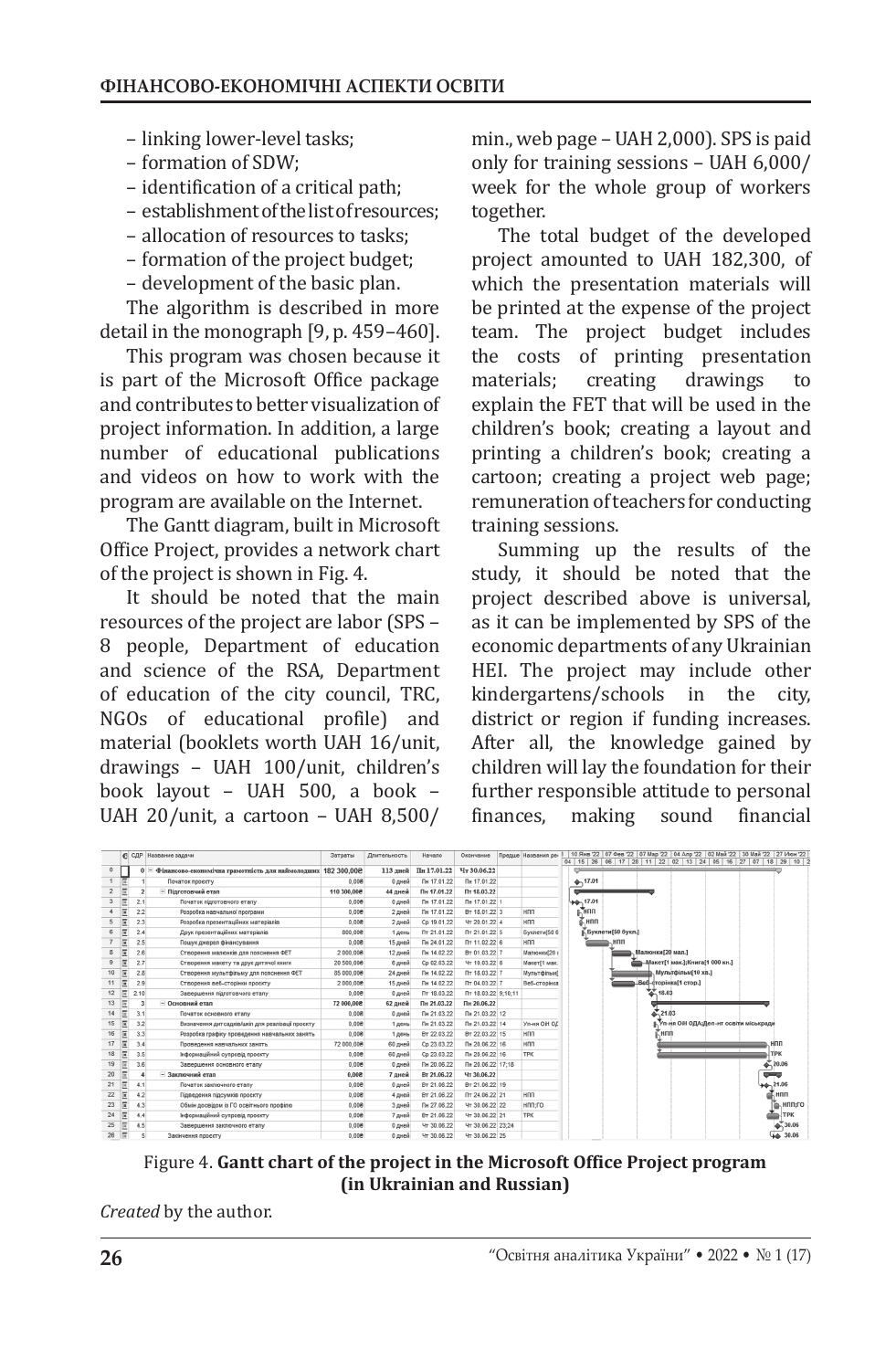decisions, personal financial stability (well-being), and thus financial security of the state.

Prospects for further research can be seen in the fact that a financial and economic literacy project has been developed for children, thanks to a relatively small budget (UAH 182,300) may serve as a basis for planning and implementing other educational projects in preschool or school education or for similar projects of financial and economic literacy, where the target audience will be the senior age category – students of secondary and upper secondary institutions, gymnasiums and lyceums. In addition, if the developed project is implemented, the deviations between the basic and actual plan of the observed project, as well as the problems encountered by the project team, can be investigated.

#### **References**

1. OECD. (2012). *Financial education in schools*. Retrieved from https://www.oecd.org/ finance/financial-education/FinEdSchool\_web.pdf.

2. Andriichuk, V. (2021). Teaching financial literacy for primary school students: international experience. C*ontinuing professional education: theory and practice, 1,* 81–87. Retrieved from http://nbuv.gov.ua/UJRN/NPO\_2021\_1\_12 [in Ukrainian].

3. Baradiya, N. G. (2018). Competency approach in the process of studying financial literacy in the gymnasiums and lyceums. *Innovative pedagogy, 3,* 49–52. Retrieved from http://nbuv.gov.ua/UJRN/innped\_2018\_3\_11 [in Ukrainian].

4.Vozniuk, М., & Boiko, S. (2014). Financial literacy lessons in children's health institutions. *Bulletin of the National Bank of Ukraine, 11,* 67–68. Retrieved from http://nbuv.gov.ua/UJRN/ Vnbu\_2014\_11\_22 [in Ukrainian].

5. Pyskun, O. M., & Sokol, N. V. (2018). The development of entrepreneurship and financial literacy of senior students in the process of technological education. *Bulletin of Chernihiv national pedagogical university. Ser.: Pedagogical sciences, 151(2),* 118–122. Retrieved from http://nbuv.gov.ua/UJRN/VchdpuP\_2018\_151(2)\_\_28 [in Ukrainian].

6. Andriievska, V. M., Bilousova, L. I., & Sapenko, A. A. (2018). STEAM-project for development of students' financial literacy. *Public education, 2,* 25–31. Retrieved from http:// nbuv.gov.ua/UJRN/NarOsv\_2018\_2\_6 [in Ukrainian].

7. Frisancho, V. (2019). *The impact of financial education for youth.* Retrieved from https:// publications.iadb.org/publications/english/document/The\_Impact\_of\_Financial\_Education\_ for\_Youth\_en.pdf.

8. Garg, N., & Singh, S. (2018). Financial literacy among youth. *International Journal of Social Economics, 45(1),* 173–186. Retrieved from https://doi.org/10.1108/IJSE-11-2016- 0303.

9. Totska, O. L. (2020). *Managing the development of higher education of Ukraine in European educational area*. Lutsk: Vezha-Druk. Retrieved from https://evnuir.vnu.edu. ua/handle/123456789/20037 [in Ukrainian].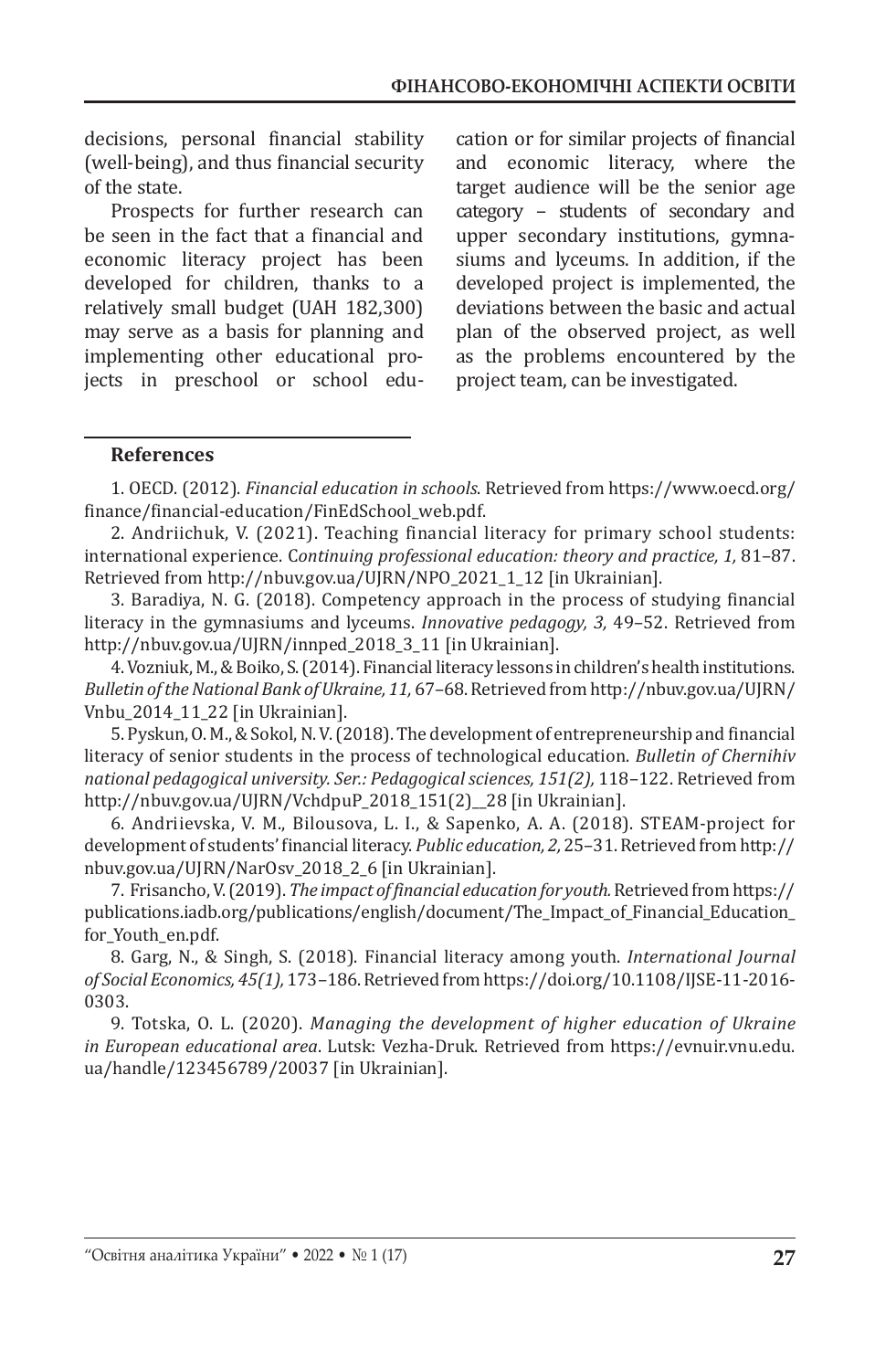## *Тоцька О. Л.*

доктор економічних наук, доцент, Волинський національний університет імені Лесі Українки, Луцьк, Україна, Totska.Olesia@vnu.edu.ua ORCID ID: https://orcid.org/0000-0003-4748-2134

# **ФОРМУВАННЯ БЮДЖЕТУ ПРОЄКТУ ФІНАНСОВО-ЕКОНОМІЧНОЇ ГРАМОТНОСТІ ДЛЯ ДІТЕЙ ДОШКІЛЬНОГО ТА МОЛОДШОГО ШКІЛЬНОГО ВІКУ ЗАСОБАМИ MICROSOFT OFFICE PROJECT**

*Анотація. Стаття присвячена питанням формування бюджету короткострокового проєкту фінансово-економічної грамотності для вихованців старших груп дитячих садків і учнів молодших класів закладів загальної середньої освіти за допомогою програми Microsoft Office Project. Підкреслено важливість ознайомлення громадян України із фінансовими й економічними термінами, а також основами проведення фінансових операцій ще в дитячі роки. У процесі дослідження встановлено ознаки проєкту та сформовано алгоритм його розроблення: формування команди проєкту та розподіл обов'язків; визначення мети, завдань, цільової аудиторії, партнерів, стейкхолдерів, очікуваних результатів проєкту, його SWOT-аналіз; складання переліку завдань (робіт) проєкту; формування критичного шляху (переліку завдань, зміна терміну виконання яких вплине на тривалість усього проєкту); складання переліку ресурсів та їх розподіл на кожне завдання; формування бюджету проєкту. Передбачено, що проєкт зможуть реалізувати вісім науково-педагогічних працівників (НПП) – співробітників кафедри фінансів закладу вищої освіти. Реалізація проєкту розрахована на 5,5 місяця. Бюджет проєкту становить 182 300 грн. У ньому передбачено витрати на друк презентаційних матеріалів; створення рисунків для пояснення фінансово-економічних термінів (ФЕТ), що будуть використані в дитячій книзі; розроблення макета і друк дитячої книги; створення мультфільму для пояснення ФЕТ, вебсторінки проєкту, а також оплату праці НПП. Наголошено, що реалізувати такий проєкт можуть НПП кафедр економічного профілю будь-якого ЗВО України. Окреслено альтернативи розширення цільової аудиторії проєкту в разі збільшення фінансування.*

*Ключові слова: бюджет, проєкт, фінансово-економічна грамотність, діти дошкільного та молодшого шкільного віку, Microsoft Office Project.*

### **Список використаних джерел**

1. Financial education in schools. OECD, 2012. URL: https://www.oecd.org/finance/ financial-education/FinEdSchool\_web.pdf.

2. *Андрійчук В.* Навчання фінансової грамотності учнів початкової школи: міжнародний досвід. *Неперервна професійна освіта: теорія і практика*. 2021. Вип. 1. С. 81–87. URL: http://nbuv.gov.ua/UJRN/NPO\_2021\_1\_12 (дата звернення: 29.12.2021).

3. *Барадія Н. Г.* Компетентнісний підхід у процесі вивчення фінансової грамотності в гімназії та ліцеї. *Інноваційна педагогіка*. 2018. Вип. 3. С. 49–52. URL: http://nbuv.gov. ua/UJRN/innped\_2018\_3\_11 (дата звернення: 29.12.2021).

4. *Вознюк М., Бойко С.* Заняття з фінансової грамотності в дитячих оздоровчих закладах. *Вісник Національного банку України*. 2014. №11. С. 67–68. URL: http://nbuv.gov. ua/UJRN/Vnbu\_2014\_11\_22 (дата звернення: 29.12.2021).

5. *Пискун О. М., Сокол Н. В.* Розвиток підприємливості та фінансової грамотності учнів старшої школи в процесі технологічної освіти. *Вісник Чернігівського національ-*